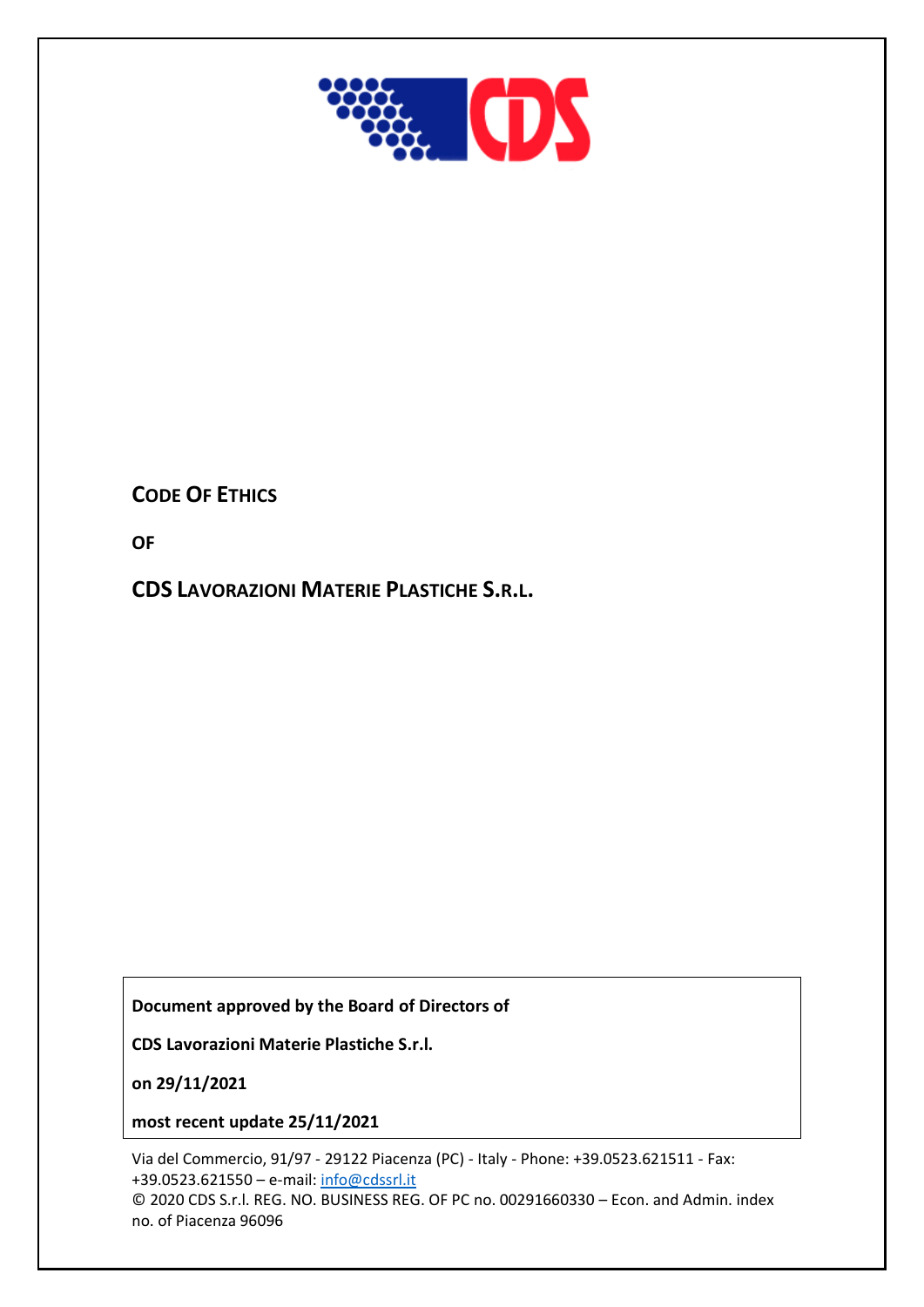

|      | <b>CONTENTS</b>                                                             |  |
|------|-----------------------------------------------------------------------------|--|
| I.   |                                                                             |  |
| a.   |                                                                             |  |
|      |                                                                             |  |
|      |                                                                             |  |
|      |                                                                             |  |
| Н.   |                                                                             |  |
| a.   |                                                                             |  |
| b.   |                                                                             |  |
|      |                                                                             |  |
|      |                                                                             |  |
|      |                                                                             |  |
|      |                                                                             |  |
|      |                                                                             |  |
|      |                                                                             |  |
| III. |                                                                             |  |
|      |                                                                             |  |
|      | b) Separation of Powers and Compliance with the Delegations of Authority 10 |  |
|      |                                                                             |  |
|      |                                                                             |  |
|      |                                                                             |  |
|      |                                                                             |  |
| g)   | Management of Relations with Research Institutes, Universities, Mass Media, |  |
|      |                                                                             |  |
|      |                                                                             |  |
|      |                                                                             |  |
|      |                                                                             |  |
|      |                                                                             |  |
|      |                                                                             |  |
| IV.  |                                                                             |  |
| a.   |                                                                             |  |
| b.   |                                                                             |  |
| c.   |                                                                             |  |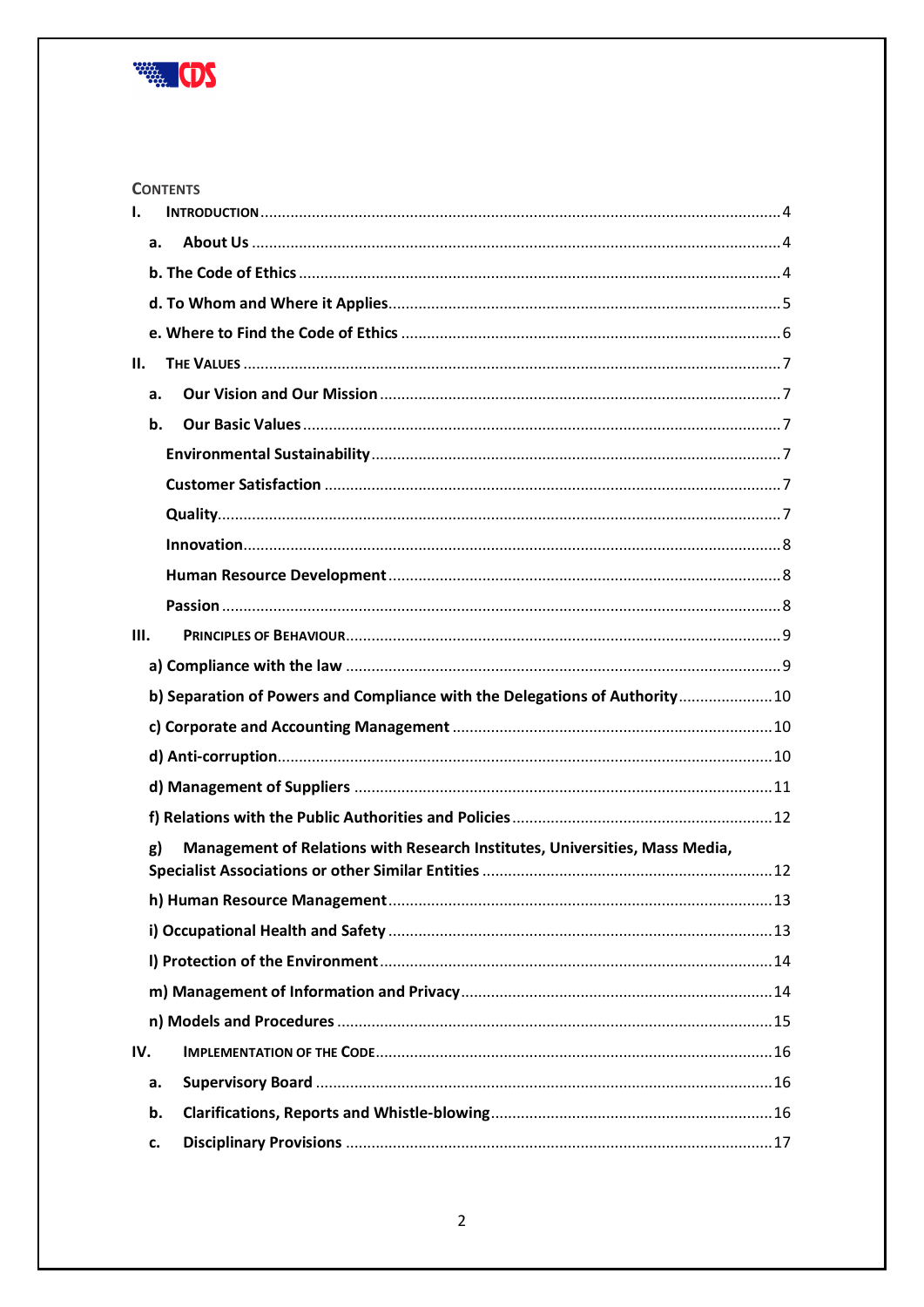

|--|--|--|--|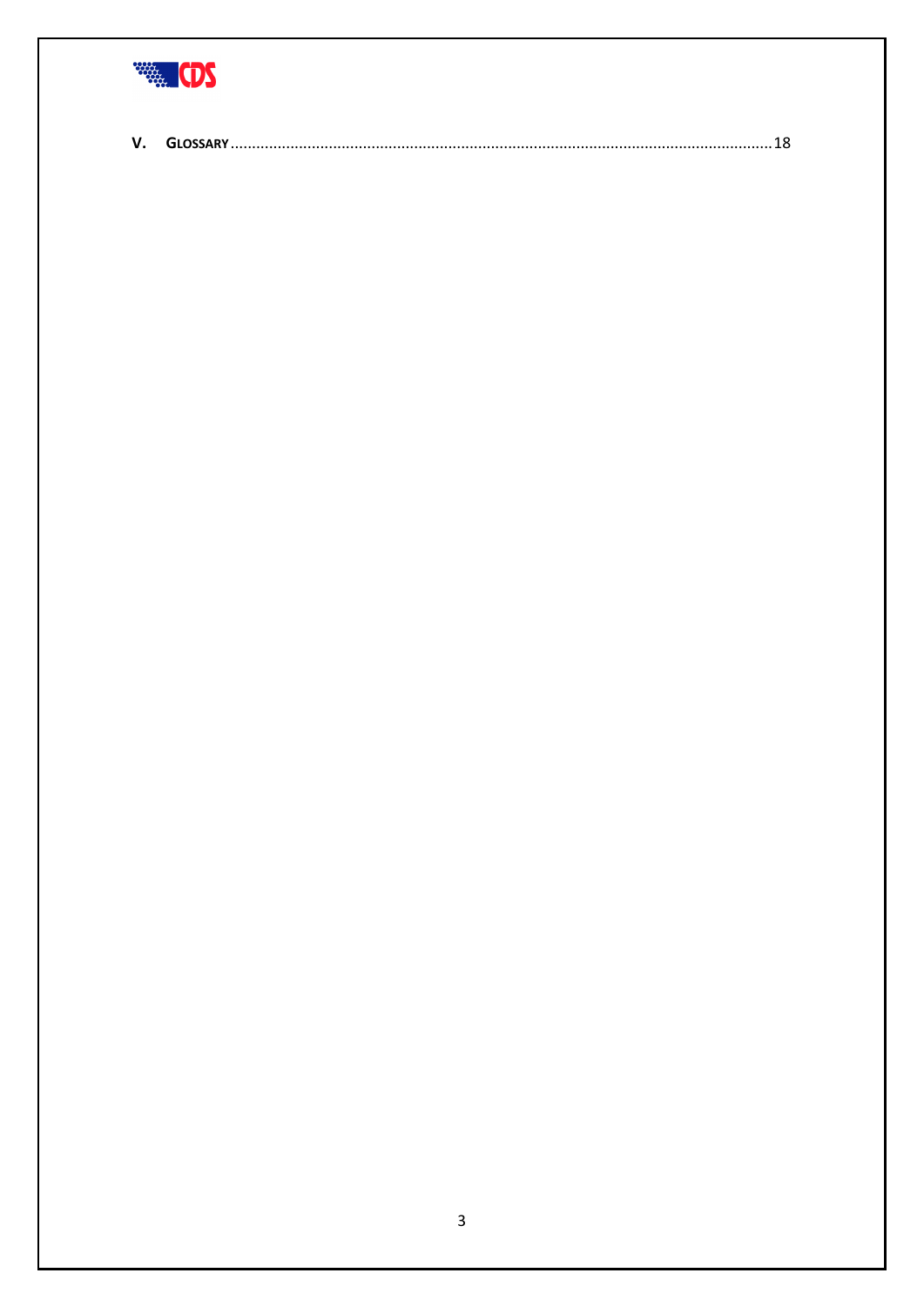

#### <span id="page-3-0"></span>**I. INTRODUCTION**

#### <span id="page-3-1"></span>**a. About Us**

The Company CDS Lavorazioni Materie Plastiche S.r.l. (hereinafter "CDS S.r.l.", "the Company" or, more simply just "CDS") started operations in Podenzano (PC) in 1977 producing various types of plastic products.

In 1980, *Cavaliere* Piero Delfanti joined the company and became Chief Executive Officer in 1985. In 1982, it began to establish a well-marked "food" production line: plates, trays, glasses and the famous caps for PET bottles.

Production quickly grew and in 1988, the company made its first move to the new facility at Sarmato (PC) with much more space available but which was already too small after a few years. At that stage, there were over 20 production lines.

In the 1990s, production stopped on the production of coasters for PET bottles, and CDS entered the world of plastic screw caps for the first time.

The company moved again in 1998, this time to the current headquarters in Piacenza where there is enough space to accommodate the growth of the company. In 2007, it acquired Viroplastic - Beverages Division, based in Calenzano (FI), giving CDS the opportunity to acquire a dominant position in the Italian world of the plastic closure production.

2010 was the year in which the Company manufactured its highest number of closures, at over 3 billion produced.

From 2013 onwards, CDS implemented an international development programme which led to the purchase of a facility in the Czech Republic, a facility in Spain, and subsequently a facility in Poland, therefore establishing itself as a true player of international standing.

#### **b. The Code of Ethics**

<span id="page-3-2"></span>The work of CDS is informed by both the essential compliance with the law and regulations in effect in the countries in which it operates, the contents of this Code of Ethics (hereinafter the "Code"), a formal legal document that also falls under the scope of application of the organisation, management and control Model provided for under Legislative Decree 231/01.

The Code constitutes the set of principles that, expressed on a general basis, are necessarily applied in the rules, regulations and procedures that govern the specific operations of the Company.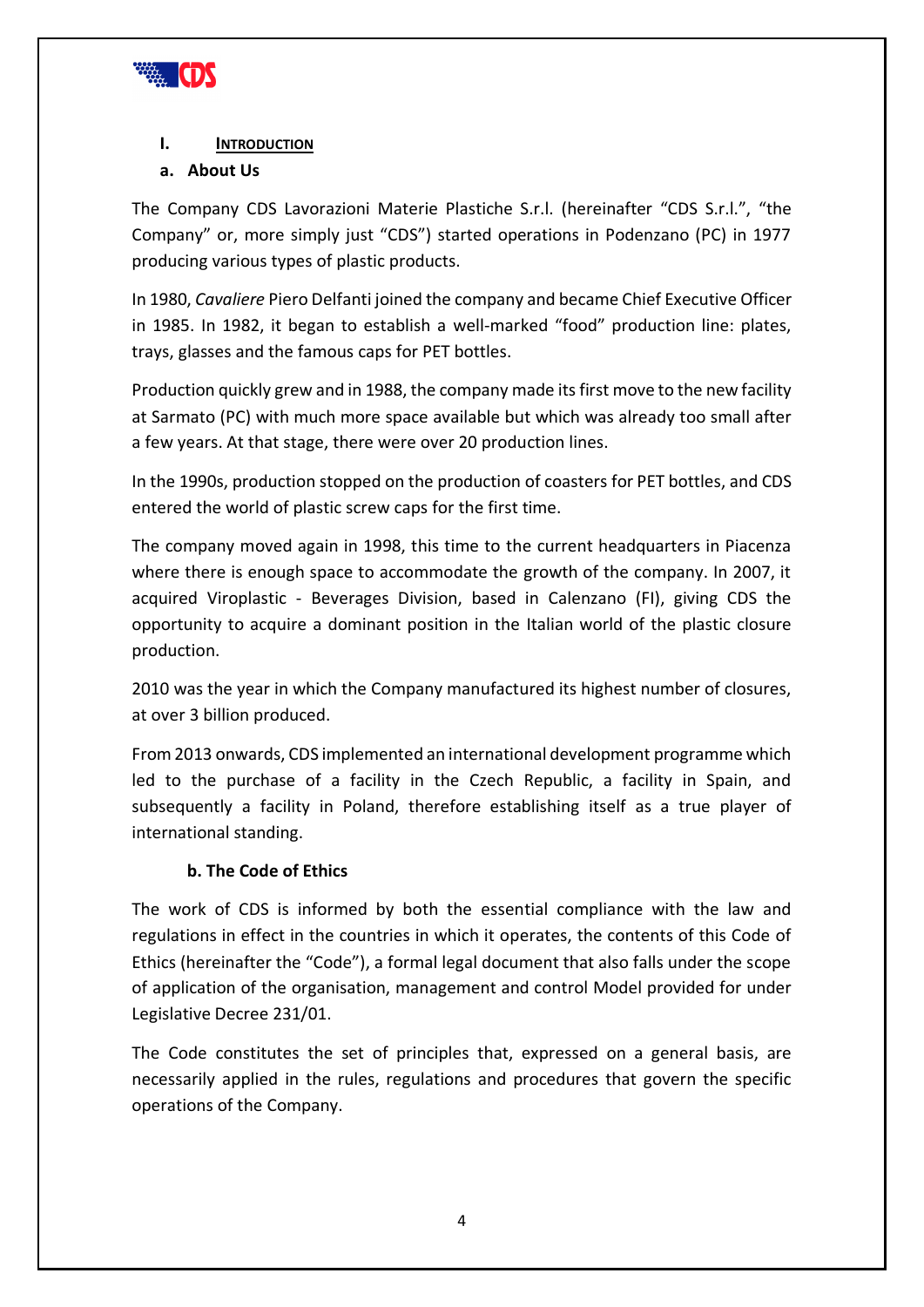

Therefore, the standards of behaviour that all business associates operating under the management or supervision of the Company (directors, employees, etc.), regardless of the legal nature of the relationship, will have to comply with and ensure others comply with are presented through the Code.

The values and rules of conduct of the Code comprise the basis of Company culture, on which the care for qualitative excellence is based, obtained through continuous technological innovation in order to provide maximum levels of guarantee and protection to consumers.

The Code's rules can be framed as a tool established to protect the reliability, assets and reputation of the Company, respecting all applicable stakeholders.

CDS S.r.l. fosters the proper dissemination and continued updating of this Code of Ethics, ensuring that all intended users will have any instruments needed to encourage total application and implementation of checks aimed at the identification of any breaches of the laws, assessment of the cases and consequent establishment of the sanctioning measures.

The pursuit of any advantages to and/or interests of the Company is never permitted if it is not in line with the principles set out under the document in question.

### **d. To Whom and Where it Applies**

<span id="page-4-0"></span>The rules contained in this document apply, without exception, to all those who, directly or indirectly, temporarily or permanently, have relationships of any nature with the Company in question. These parties will be referred to below as the "Intended Users".

The Intended Users include but are not limited to the following:

- members of the Board of Directors whose work will be informed by the Code of Ethics in order to establish and pursue the organisational goals;
- managers, who deliver the principles and values contained in this document during the exercise of their duties, taking on the responsibilities and reinforcing trust and solidarity in the working environment;
- employees who, in full compliance with prevailing laws, model and adjust their behaviour to ensure it complies with the principles, commitments and objectives provided for under the Code of Ethics;

external business associates such as consultants, commercial partners and agents who will comply with the behaviour and practices enshrined by this document.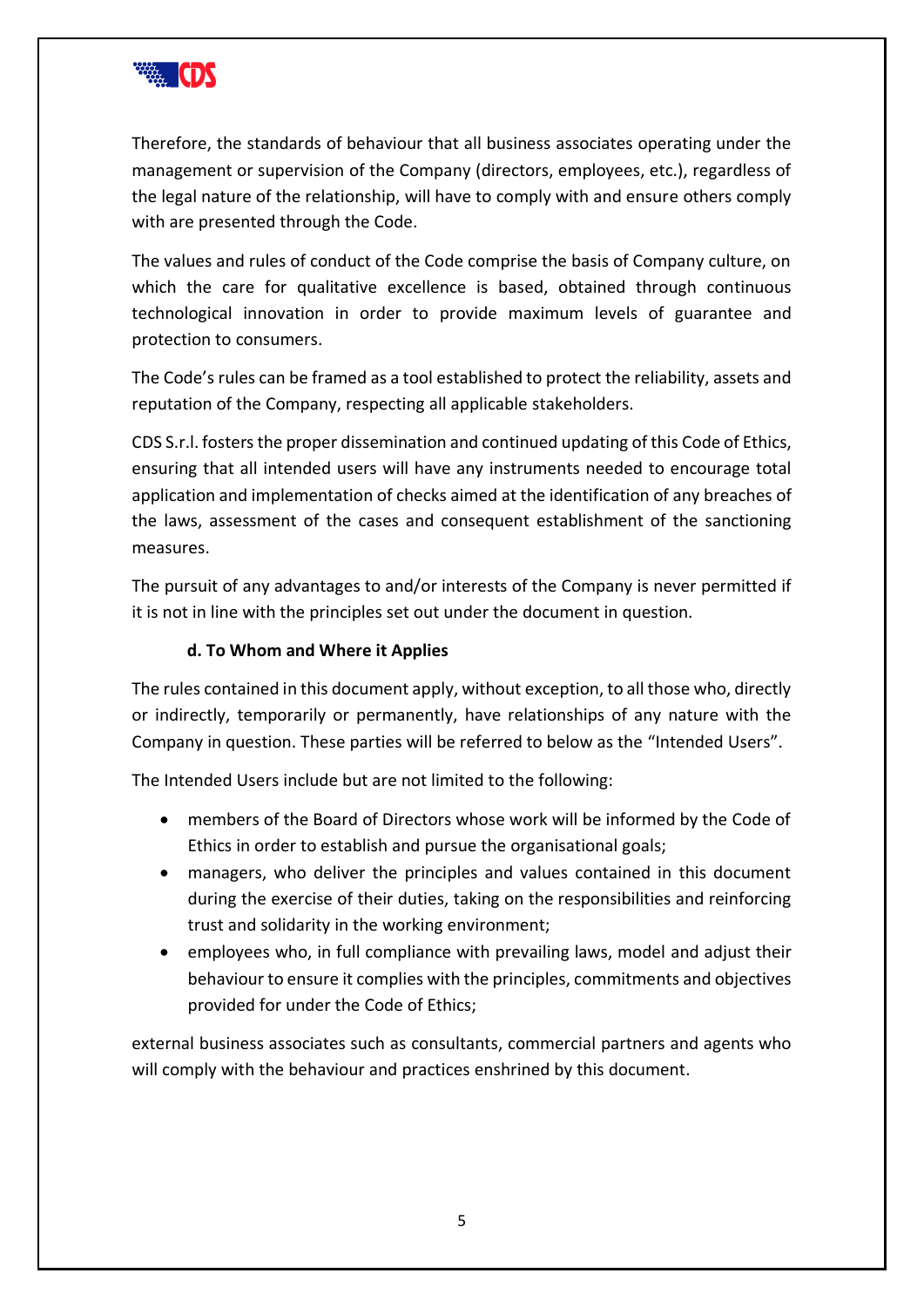

#### **e. Where to Find the Code of Ethics**

<span id="page-5-0"></span>The Code is available in electronic form on the Company's website. If necessary, a paper copy can be requested from the Administration Department.

In order to encourage the reporting of any breaches of the Code by anyone who becomes aware of them, CDS S.r.l. has prepared and made available suitable communication instruments with the Supervisory Board which is the recommended channel for said reports.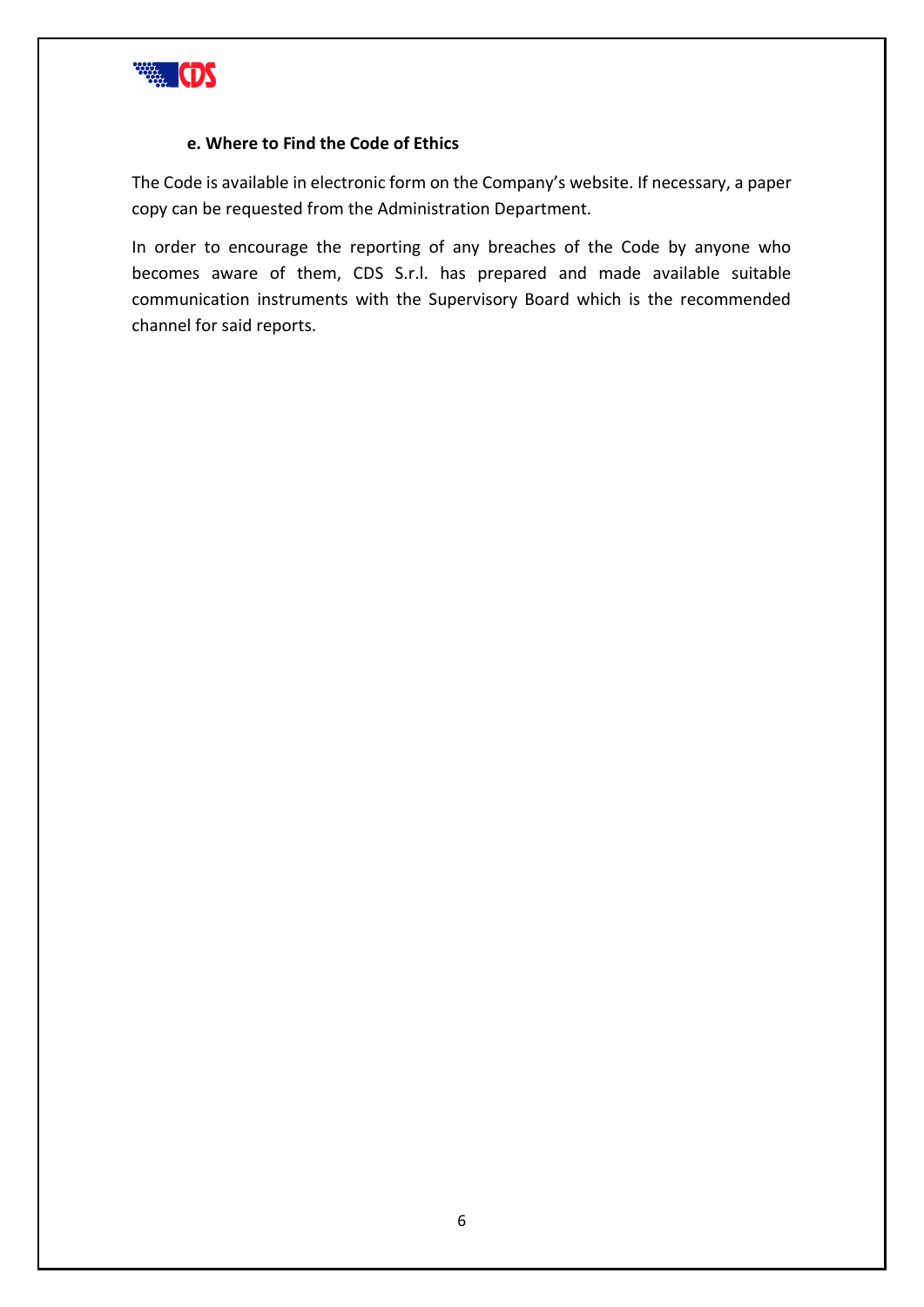

#### <span id="page-6-0"></span>**II.** THE VALUES

#### <span id="page-6-1"></span>**a. Our Vision and Our Mission**

CDS has always strived to improve its products and presence on the market, trusting the people who work in the Company, motivating them and providing them with the best technology available.

This was made possible by giving people responsibility, and especially giving value to team work. The technical and cultural structure of the company owes much of its strength to the investment in human capital, which significantly increased the rate of technological development with improved products, progressively meeting the requirements and requests of customers.

The main objective of the Company is the research and development of products that guarantee performance, using increasingly lower amounts of raw materials and energy to lower the environmental impact and lead to financial savings.

#### <span id="page-6-2"></span>**b. Our Basic Values**

#### <span id="page-6-3"></span>**Environmental Sustainability**

CDS has always been committed to safeguarding the environment as a primary asset. To that end, it makes its choices in a way that ensures compatibility between the pursuit of its corporate purpose and environmental requirements.

The Company's business activities have to be carried out in accordance with international standards, prevailing laws on environmental protection and all the parties involved in the business activities of the Company itself.

The operational management of the industrial work must refer, in accordance with prevailing laws on prevention and protection in the workplace, to the most adequate criteria to safeguard the environment and energy efficiency in order to reduce the environmental impact.

#### <span id="page-6-4"></span>**Customer Satisfaction**

The Company is highly customer-centric which lies at the core of company policies. CDS S.r.l. aims at pre-empting customer needs, ensuring a high standard of quality, service and punctuality to meet all expectations.

#### <span id="page-6-5"></span>**Quality**

Another pillar of corporate culture is the issue of quality, considered to be a crucial element to ensure customer satisfaction in accordance with the long-term strategy.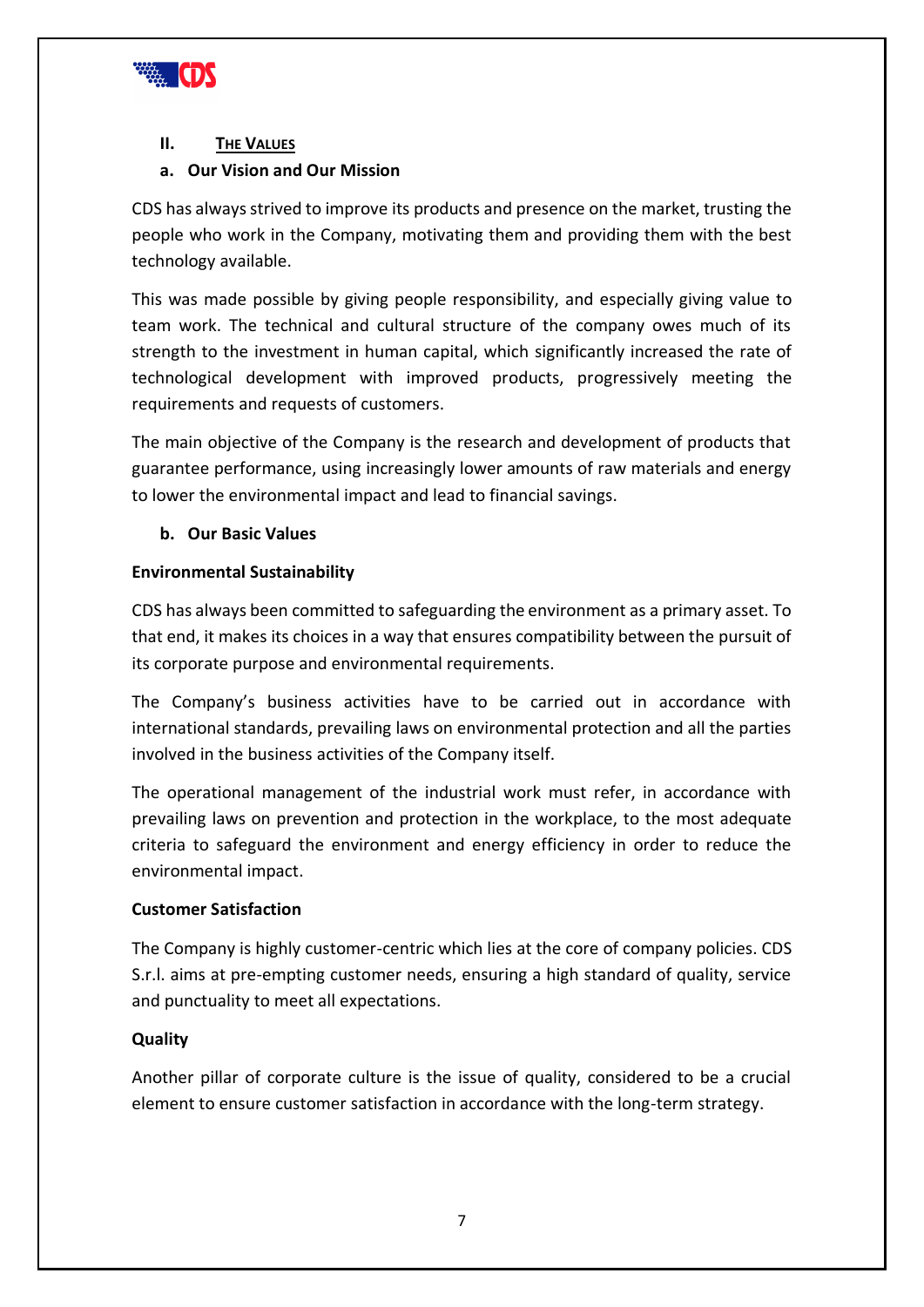

#### <span id="page-7-0"></span>**Innovation**

Innovation has always been one of the key points of CDS to permit the constant growth and development of the brand. All employees have to take part in the innovative process, cooperating, discussing and proposing new solutions in order to ensure continuous improvement.

#### <span id="page-7-1"></span>**Human Resource Development**

CDS S.r.l. promotes initiatives that encourage the continuous development of its employees, achieving high standards of tolerance, safety and transparency.

The Company undertakes to ensure the highest possible levels of respect, courtesy and inclusivity at the workplace, recognising and respecting personal dignity, the private sphere and the personality rights of all people. The objective of the Company is to create a work environment that is characterised by the absence of racial, cultural, ideological, sexual, physical, moral or religious or other types of discrimination.

Respect is an attitude that encourages satisfactory interpersonal relationships and is a condition whereby the differences between people are accepted; it is achieved by the daily exercise of courtesy, which is just the human capacity to make others feel at ease.

The Group also rejects any behaviour that could result in crimes against individual personality and undertakes not to use child labour (apart from training activities aimed at facilitating the placement of young people in the world of work, such as the "Project School - Work" initiatives). An essential condition that suppliers have to comply with when establishing commercial relations is not to use child labour.

#### <span id="page-7-2"></span>**Passion**

The roots of the success of the company, historically run as a family business, lie in its passion, which *Cavaliere* Piero Delfanti was able to pass on to the new generation and his employees, and that still guide the Company in the achievement of its objectives.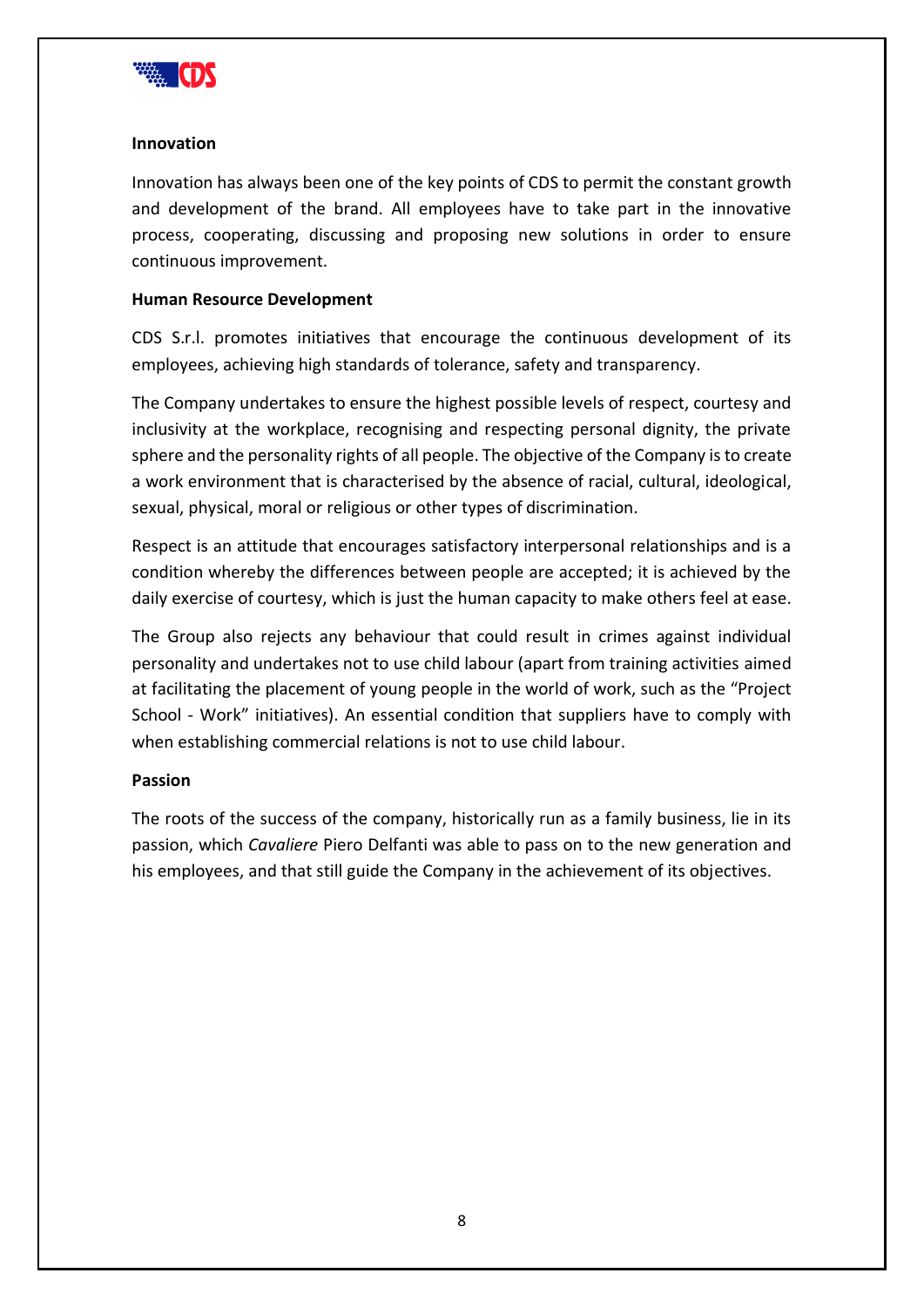

#### <span id="page-8-0"></span>**III.** PRINCIPLES OF **BEHAVIOUR**

The activities carried out by the Company have to be performed in full compliance with the law and with full respect for the legitimate interests of the employees, the public authorities and the community.

All activities have to be carried out in accordance with the principles of integrity, lawfulness and honesty from both a formal and especially substantiative standpoint.

To that end, CDS S.r.l. incorporated the following general principles and intends to promote compliance by all the Intended Users of this Code:

#### **a) Compliance with the law**

<span id="page-8-1"></span>The Company, in the performance of its business activities, acts in full compliance with prevailing regulations and laws. Therefore, all activities have to be carried out in accordance with the law, the principles and procedures drawn up for that purpose.

CDS S.r.l. also requires management, the employees, and in general anyone who represents it, to act in an ethically correct way that does not compromise its moral and professional reliability. It also ensures that it will act in close cooperation with the public supervisory bodies, also in relation to sending the data and information required under the law, or legitimately required by the authorities.

Moving on from the general principles of behaviour to a more specific analysis, CDS S.r.l. defines obligations and prohibitions for anyone who interacts with the company. More specifically, the members of the Company bodies and managers will have to:

- behave in a way that is in line with this document;
- consult the Supervisory Board in order to request clarifications on how to apply it;
- co-operate with the Supervisory Board in identifying and promptly reporting any possible breaches of the Code;
- serve as an example, by their behaviour, for employees and in general, for anyone who has relations with the Company so that they can understand the importance of compliance with the Code;
- undertake, always in compliance with the powers conferred, actions and measures aimed at stopping any breaches of the Code of Ethics and/or Model 231.

Continuing on, employees, business associates, and more generally any parties involved in the work of the Company should: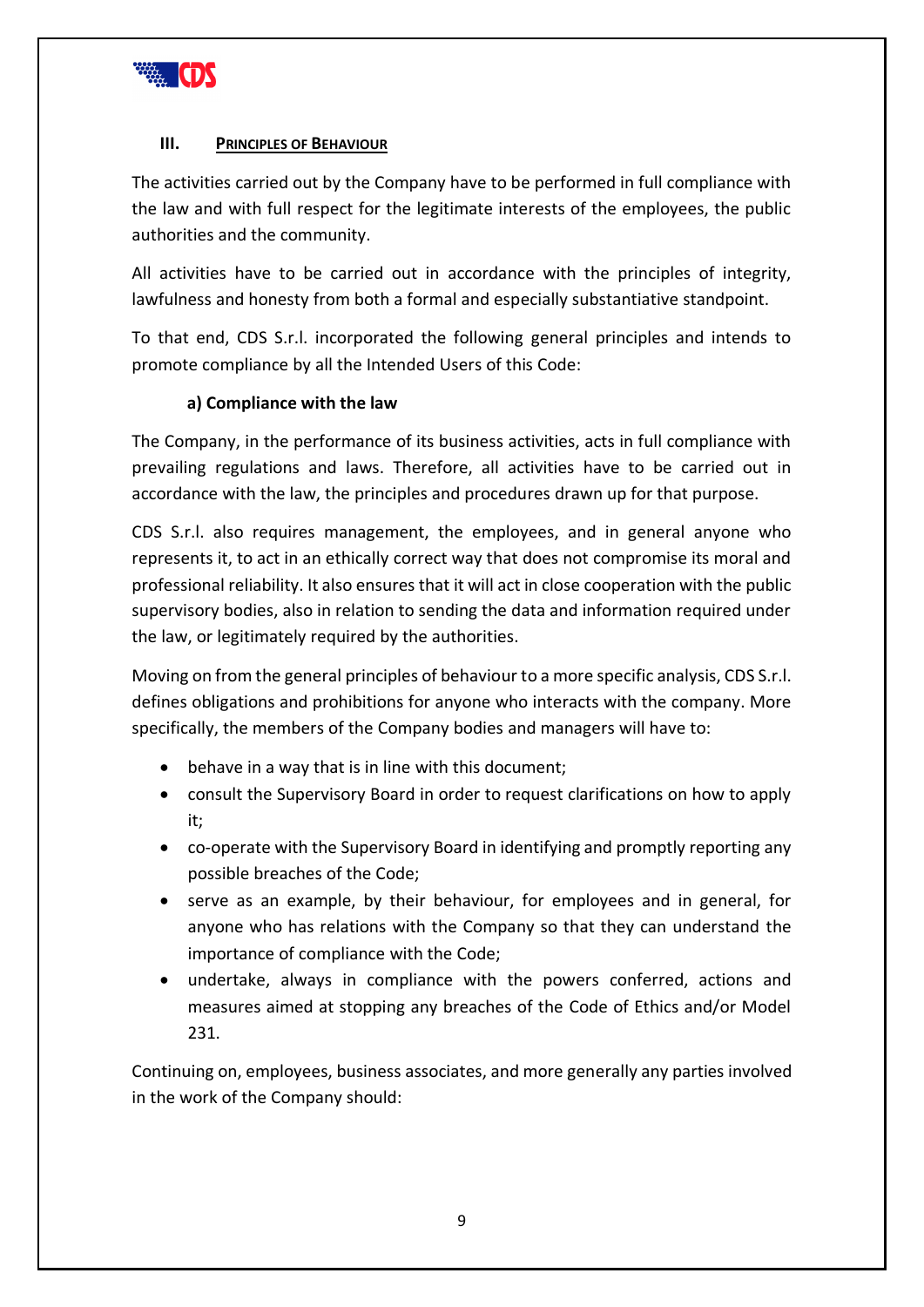

- promptly report any breach or request to breach this Code to their direct superior or the head of the organisational department involved and to the Supervisory Board;
- co-operate with the Supervisory Board in all its supervision and control activities of the Code.

#### **b) Separation of Powers and Compliance with the Delegations of Authority**

<span id="page-9-0"></span>CDS S.r.l. believes that all company processes have to comply with the principle of the segregation of duties, whereby no operator may control an entire process, and therefore the person "acting" cannot be the same as the person "managing".

This principle must be read in association with the principle of compliance with the delegations of authority whereby all actions can only be carried out by the person who holds the necessary powers.

#### **c) Corporate and Accounting Management**

<span id="page-9-1"></span>The Company promotes the pursuit of its corporate purpose in full compliance with prevailing laws.

To that end, it ensures proper management of the accounting books, in line with applicable laws and in general, compliance with the principles of honesty and veracity when drawing up any document that is legally relevant and that involves capital and economic-financial aspects.

In order to pursue that objective as well as possible, the Company monitors the work of its employees at all levels with respect to the activities involving the drafting of the accounts, the financial statements, etc.

CDS S.r.l., strongly opposes any practice that does not permit the proper flow of information towards departments and functions that are involved in checking and auditing.

The use of capital and financial resources of the Company is governed by rules and regulations to guarantee complete transparency, continuous reporting and to permit timely monitoring with respect to any transaction carried out.

#### **d) Anti-corruption**

<span id="page-9-2"></span>It is not possible to pursue or achieve the interests of CDS S.r.l. and/or any other associated enterprises by breaching applicable laws. The Company encourages fair competition in the market, and, in managing its affairs, complies with competition rules and respects the common ethical principles such as: transparency, honesty, fair dealing and lawfulness.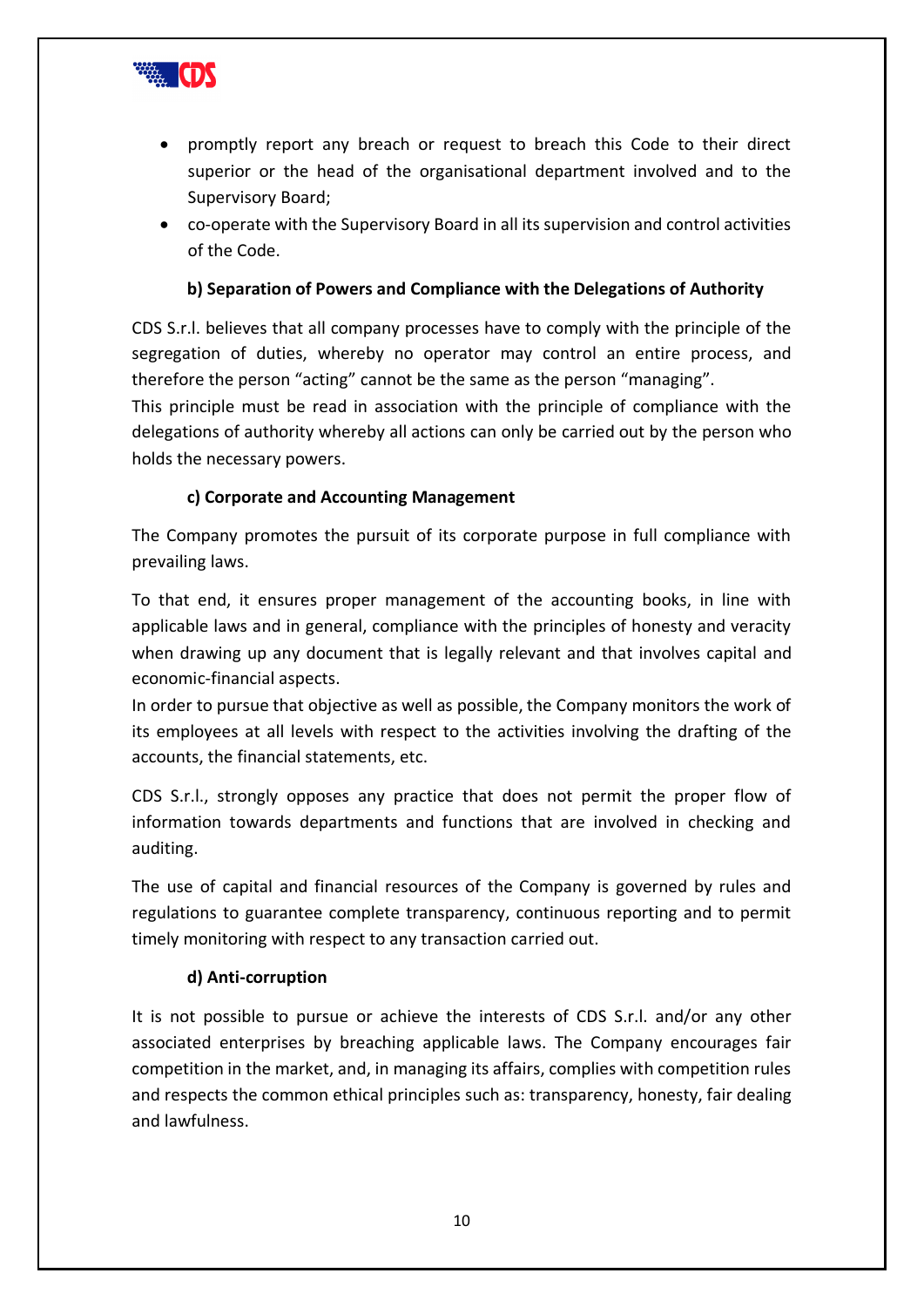

In carrying out any activity, cases whereby the parties involved in the transactions are, or appear to be, in conflict of interest must be avoided. If this should occur, the individuals involved will have to immediately report it to their direct superior.

CDS S.r.l. does not permit any form of presents, favours or similar things that seek to obtain preferential treatment within the scope of the business activities of the Company and associated enterprises.

Similarly, any amount of money given to external business associates (for example consultants) as payment for a professional service will have to be in proportion to the quality and quantity of the activity carried out, considering market prices.

Acts of commercial courtesy such as gifts or forms of hospitality is permitted if their value is low and, in any case, do not compromise the integrity and/or reputation of one of the parties and could not be construed as aimed at obtaining undue advantages. In any case, these types of expenses have to be authorised and given in accordance with the approval procedure set out in the Model.

#### **d) Management of Suppliers**

<span id="page-10-0"></span>CDS S.r.l. provides that the choice of suppliers and related acquisition of goods and services has to be managed by the applicable company departments, in accordance with applicable law and the in-house procedures drawn up. This activity also has to be conditional upon objective assessments regarding the quality, affordability, competitiveness and integrity.

Additionally, once the commercial agreement has been finalised, the Intended Users will have to ensure that the Company constantly meets the obligations imposed by said contracts.

Similarly, if the Intended Users become aware of unlawful behaviour regarding the suppliers, they will have to promptly notify the Supervisory Board, which will take any measures needed to safeguard the reputation of the brand and protect any party who may be damaged by said behaviour.

Additionally, with respect to the relationships whereby goods and/or services are provided, the Intended Users should:

- comply with all in-house procedures and the provisions of the Model concerning the selection and management of relations with suppliers;
- not prevent any supplier, who holds the necessary requirements, from the opportunity to enter into commercial relations with the Company, using, at the time of selection, criteria that are as objective as possible, and that revolve around fairness and transparency;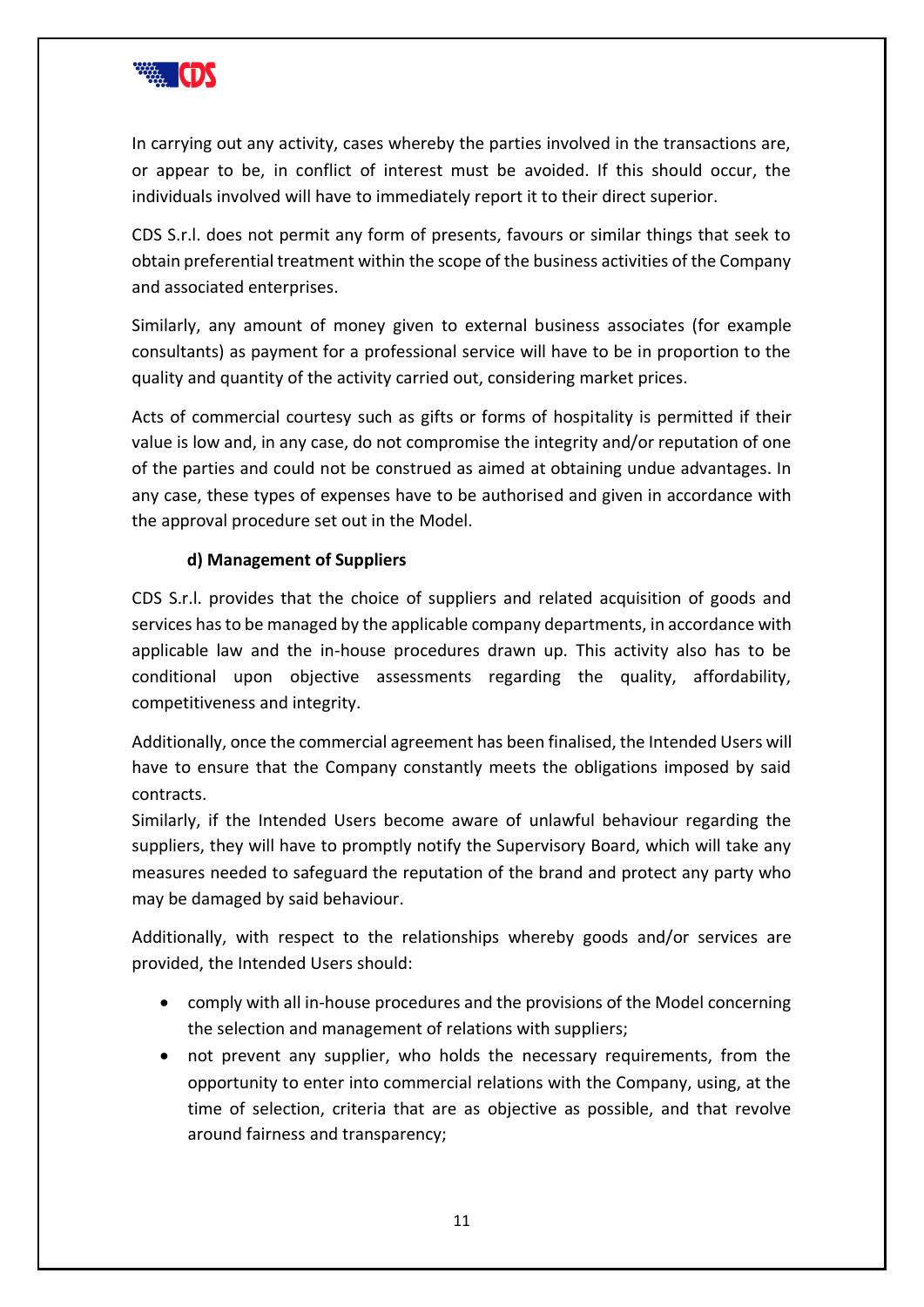

- develop honest and clear relations and communications with the suppliers in line with good customs in that regard;
- make the selection of suppliers on the basis of the needs of the organisation, with the ultimate purpose to obtain the best contractual terms possible in accordance with commercial quality and fairness requirements.

#### **f) Relations with the Public Authorities and Policies**

<span id="page-11-0"></span>Pursuant to CDS S.r.l. requirements, only parties who have been specified in accordance with corporate procedures can have dealings with government entities and/or associated enterprises, public authorities, domestic and foreign institutions, public organisations and their officials, always in accordance with applicable legislation and the principles of transparency, honesty and fair dealing.

In relation to this aspect, the Company does not permit direct or indirect payments of any type (for example monetary, gifts, etc.) to be made to officials who form part of the above-mentioned entities, or to parties related to them (for example relations, partners, etc.) that could result in a benefit for CDS S.r.l. or its associated enterprises. Gifts and presents are permitted provided that they are low in value and in line with the provisions of in-house procedures. Any exceptions (for example for cultural, philanthropic purposes etc.) will have to be duly authorised.

If anyone operates in the name of the Company, they are strictly prohibited from making erroneous or untruthful declarations to domestic or EU public bodies in order to obtain disbursements, contributions, loans, permits and/or similar things and amounts received from said bodies may not be used for other purposes besides those defined for the disbursement.

Generally, the Company does not provide contributions to committees, political parties, organisations or similar bodies; if such cases occur, the law in effect must be complied with and they must be properly registered and recorded. Any involvement of parties required to comply with the above-mentioned Code of Ethics in activities of a political nature will have to be considered as being completely personal, and be carried out in accordance with prevailing laws.

# <span id="page-11-1"></span>**g) Management of Relations with Research Institutes, Universities, Mass Media, Specialist Associations or other Similar Entities**

The Company encourages the transmission of information to the outside that refers directly or indirectly to it, that is complete, transparent and fair.

Relations with research institutes, universities, mass media, specialist associations or other similar entities are reserved exclusively to the company departments and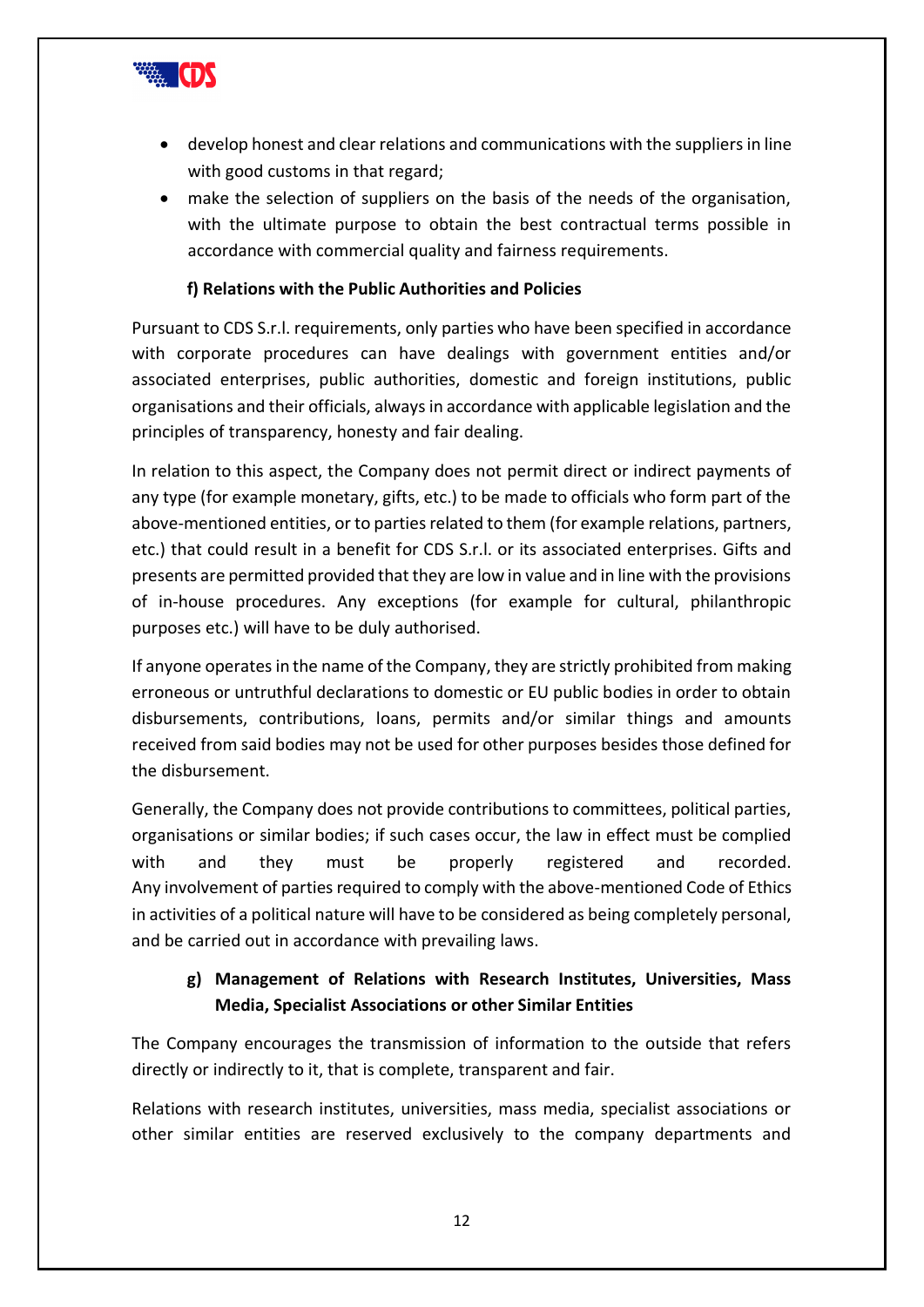

responsibilities that have been delegated with the required authority and to the limits of the specific powers granted.

The Intended Users cannot give gifts, payments, presents or any type of advantage aimed at influencing the professional activities of said entities and associations in any shape or form.

#### **h) Human Resource Management**

<span id="page-12-0"></span>The Company considers its employees to be a decisive and indispensable factor in the achievement of the success of the entire company. To that end, it continuously assesses the staff selected, improving and increasing the personal assets available to all resources.

The Company prohibits acts of psychological violence, behaviour or discrimination against people and their distinctive characteristics (for example sextual harassment, mobbing, etc.) and in general any conduct that could upset the sensitivity of the individual.

Coercive activities are also prohibited (for example requests, threats, etc.) aimed at inducing people to act in breach of the law and this Code of Ethics.

In order to encourage proper recruitment, it is subject to the complete check to ensure that the candidates match the occupational profiles sought, respecting equal opportunity rights for all the parties involved.

CDS S.r.l. aims to manage hierarchical relationships in a way that is, to the greatest extent possible, exercised with honesty and fairness, preventing all types of abuse.

The Company hopes that all staff hired are up to date with the applicable laws on labour, remuneration, social security and social-welfare. Everybody hired will have to behave in accordance with this Code of Ethics and applicable laws and any non-compliance will lead to the impending termination of the work contract.

#### **i) Occupational Health and Safety**

<span id="page-12-1"></span>CDS S.r.l., in order to ensure the effective nature of the principle of the protection of occupational health and safety, with special attention paid to changes in the mandatory laws applicable and changes in the organisational structure, provided for:

- safety procedures, operational instructions and staff training programmes;
- constant analysis of the risks and resources to protect and the related documentation in the Risk Assessment Document;
- the implementation and application of its own organisational and functional structure relating to laws protecting occupational health and safety, with the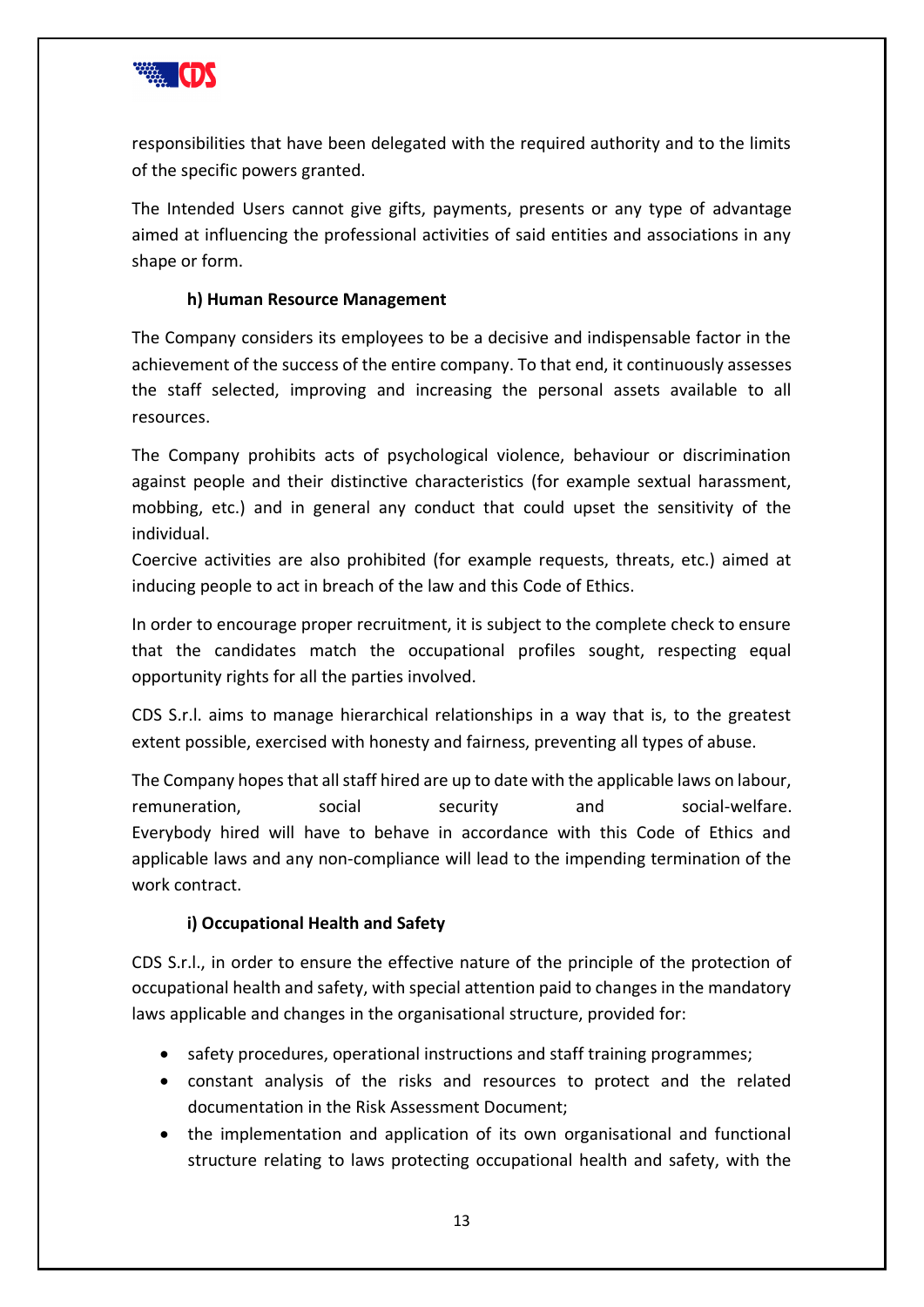

ultimate purpose of systematically reducing the risks for staff with respect to occupational accidents and illnesses;

• the obligation to immediately report any accidents to the Supervisory Board.

To that end, in order to put the measures prepared by the Company into effect, each Intended User will have to:

- use the equipment, means of transport and safety devices provided in an appropriate and conscientious manner;
- act in accordance with the provisions and instructions given for collective and individual protection;
- not carry out operations that do not fall within the boundaries of their competence and that could put staff or other workers safety at risk, apart from cases of extreme necessity or urgency;
- promptly report the malfunctioning of any equipment, devices or resources and any other conditions of danger that they become aware of in order to implement, as quickly as possible, improvements to the safety system;
- submit to medical visits and healthcare controls as provided for under prevailing laws.

### **l) Protection of the Environment**

<span id="page-13-0"></span>The Company, in the exercise of its professional activities, encourages protection of the internal and external environment, ensuring compliance with prevailing laws and fulfilling all required obligations.

To that end, all the intended users will have to:

- comply with and encourage compliance by others of the provisions and instructions given by the Company in order to comply with prevailing laws on the environment;
- report any unlawful behaviour that could undermine compliance with the provisions provided by CDS s.r.l. on environmental matters;
- use the appropriate spaces set up to collect and manage waste and the materials to dispose of.

#### **m) Management of Information and Privacy**

<span id="page-13-1"></span>The Company strongly believes that sharing information is a crucial element for proper performance of the processes and for organisational development. However, this sharing must comply with the laws on privacy and confidentiality of company assets, meaning data, information, studies and know-how.

To that end, CDS S.r.l. encourages the proper processing of all information used in the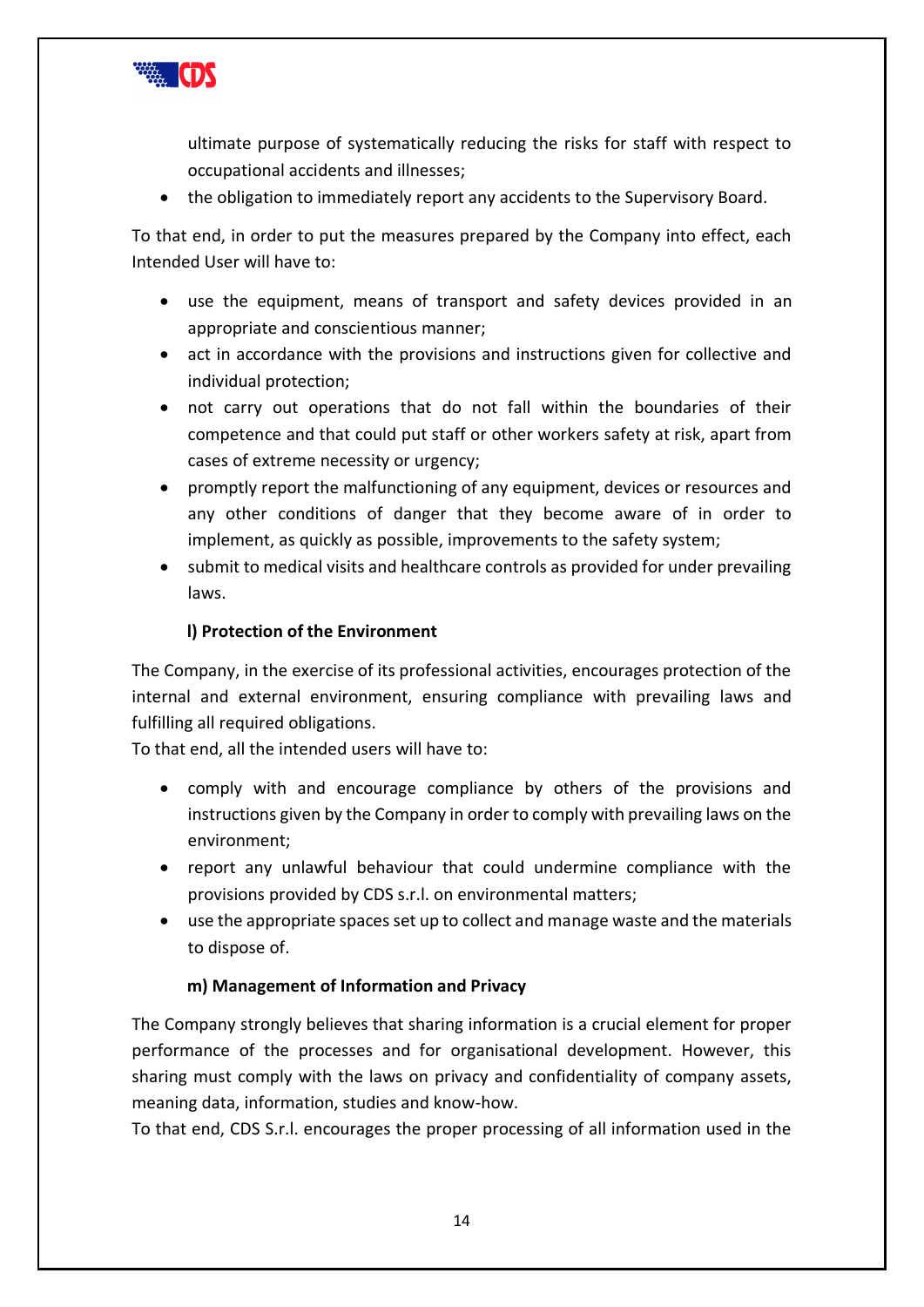

performance of its professional activities and undertakes to be completely compliant with prevailing laws, also using the support of expert consultants.

The prohibition on releasing news regarding the Company being confirmed, all the Intended Users must:

- develop the proper culture for managing data in order to prevent unauthorised parties from becoming aware of it;
- only acquire, manage and process the data that are actually necessary, required and in line with the purposes of the functions held and where access is duly authorised.

The Company also undertakes to maintain total confidentiality regarding news, information and data of a secret or confidential nature relating to any party connected to it (employee, consultant, external business partner, etc.).

These types of cases include price sensitive information such as information that could considerably influence the price of any financial instruments issued by the Group.

Additionally, all types of the above-mentioned information are managed by the Company in full compliance with prevailing laws on the processing of personal data.

# **n) Models and Procedures**

<span id="page-14-0"></span>The Company undertakes to draw up and implement procedures, organisational models of management, control and similar in order to promote the actual compliance with the values, principles and provisions of this Code of Ethics.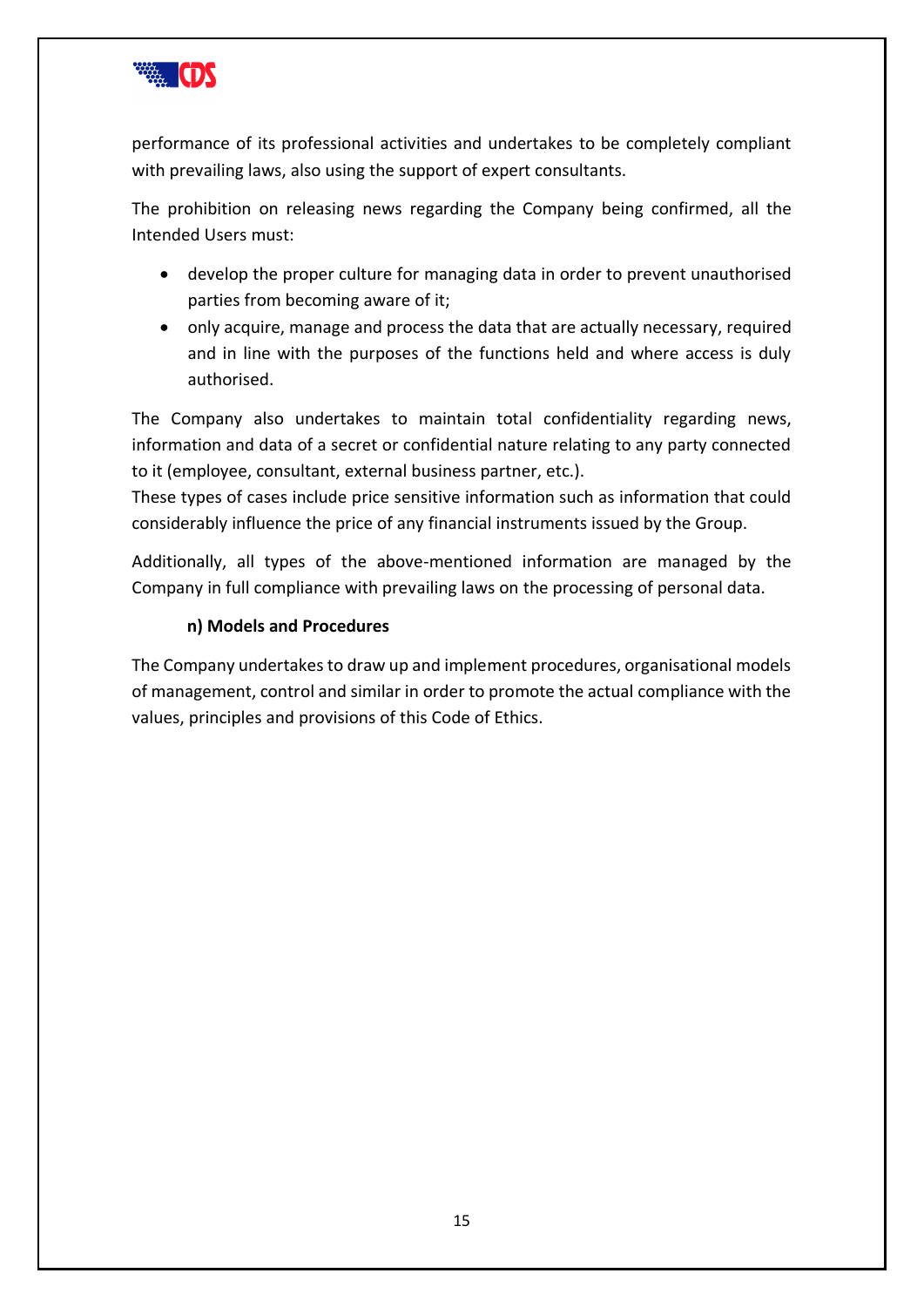

#### <span id="page-15-0"></span>**IV. IMPLEMENTATION OF THE CODE**

#### <span id="page-15-1"></span>**a. Supervisory Board**

CDS S.r.l. has set up a Supervisory Board which, including through the work of independent experts, has the following main functions:

- supervise the compliance, adequacy and compliance with this Code, investigating any breaches of it, promoting the inspections considered necessary and ordering any sanctioning measures;
- draw up the operating procedures or the additional sections, amendments or continued improvements to the existing ones in order to reduce the risk of breaching the Code;
- promote the dissemination and awareness of the Code, providing continuous communications aimed at helping it to be understood better;
- as the output of the supervision and inspections mentioned above, propose initiatives aimed at improving and updating the document to the Chairperson of the Board of Directors;
- promote the annual drafting of reports on the state of compliance and adequacy of the Code, to be shared with the Board of Directors.

The Supervisory Board is appointed by the Board of Directors who will decide its composition in accordance with the Decree, the duration in office and the remuneration.

#### <span id="page-15-2"></span>**b. Clarifications, Reports and Whistle-blowing**

Considering all the protection provided for by the law or collective contracts in effect, and subject to legal obligations, the Supervisory Board is authorised to receive reports and/or notifications of potential or actual breaches of this Code and the Model (known as whistle-blowing, ref. article 6, paragraph 2-bis of Legislative Decree 231/01).

The Body will proceed, while ensuring the protection of the whistle-blowers against any form of direct or indirect retaliation, discrimination or penalisation after sending the report, also ensuring the confidentiality of the identity of the whistle-blower, subject to legal obligations and protection of the rights of the Company or of any individuals wrongly accused and/or accused in bad faith.

Therefore, there is an express prohibition against any direct or indirect retaliation or discrimination against the whistle-blower, as for the preparation of reports that are revealed to be groundless or made with wilful misconduct or gross negligence.

The procedures to be followed to manage, file and record the reports relating to potential breaches of this document are set out under the Rules of the Supervisory Board.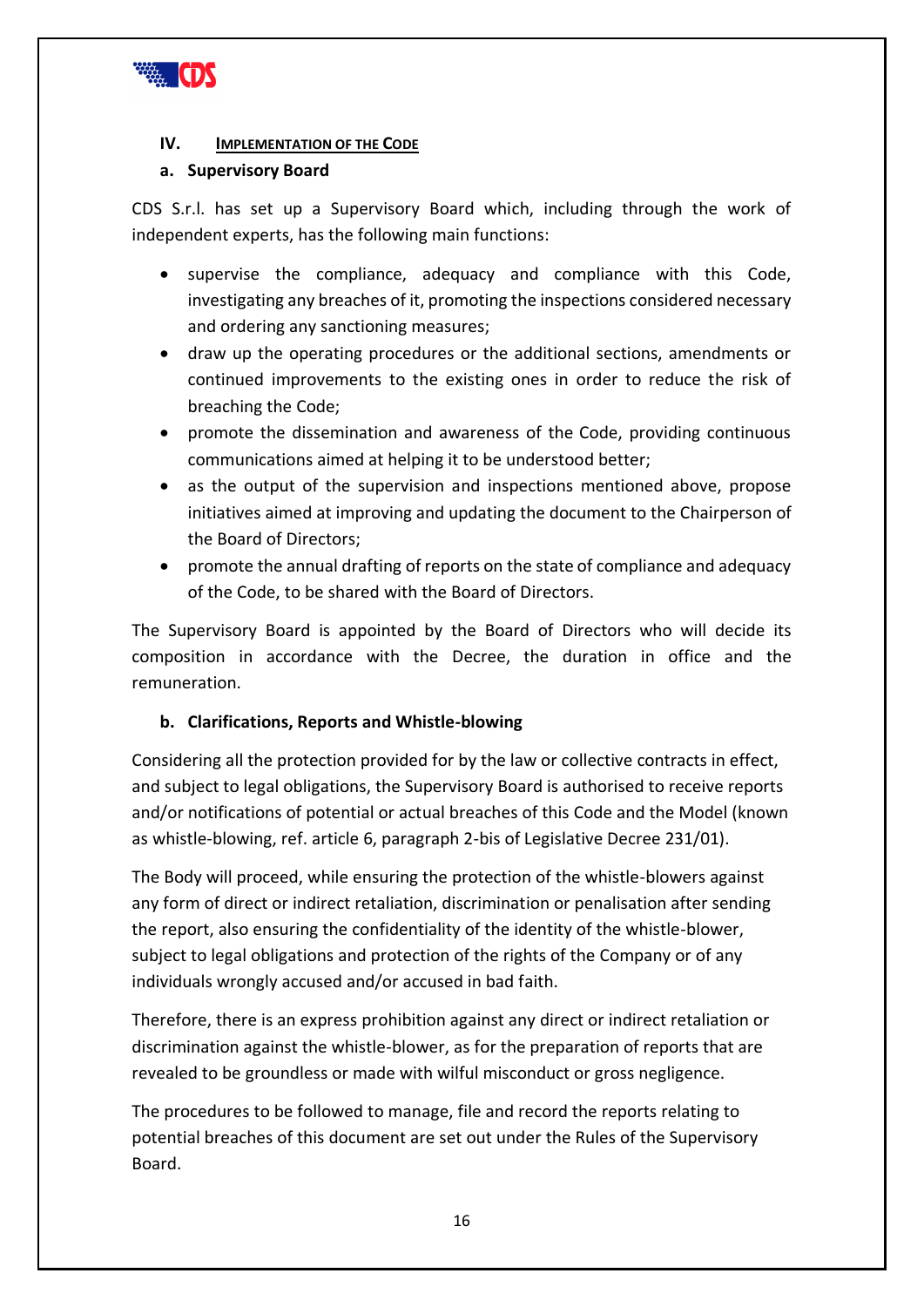

In order to make it possible to carry out the investigations and checks prepared by the Board, each employee or business associate governed by the above-mentioned Code has an obligation of cooperation, which includes: fair and honest responses to any questions made, through the communication of truthful, complete and accurate information; storage of pertinent documents and evidence, avoiding interference in ongoing investigations and maintaining maximum confidentiality, unless otherwise required.

CDS S.r.l. includes and allows for cases where the whistle-blower would prefer to make a report anonymously and therefore, promotes the use of applicable anonymous reporting channels, as provided for under the best practices in the area of whistleblowing.

#### <span id="page-16-0"></span>**c. Disciplinary Provisions**

The principles contained in this Code set out the obligations of fairness, diligence and impartiality that enshrine the proper performance of the work provided and the behaviour that employees have to comply with respect to the Company.

Therefore, compliance with the above-mentioned rules is considered to be an integral part of the contractual obligations of employees in accordance with article 2104 of the Civil Code (Diligence of the employer).

In particular, breach of the Code's provisions may lead to the following, according to the seriousness of the action:

- disciplinary offence;
- non-compliance with the primary obligations of the employment relationship, with the consequences provided for by law and the applicable collective contract.

In cases of extreme severity, the Company reserves the right to request compensation for the damages caused by said unlawful action.

Any non-compliance with the rules contained in the Code by consultants, external business associates or suppliers of goods or services will be sanctioned on the basis of the clauses contained in the respective contractual agreements. More specifically, even partial failure to comply with the principles of behaviour set out under this Code and the Model will be assessed in order to protect the rights and interests of the Parties, taking into consideration the purpose of the Contract.

For more details on the disciplinary system adopted by the Company, please refer to the dedicated section in the General Part of Model 231.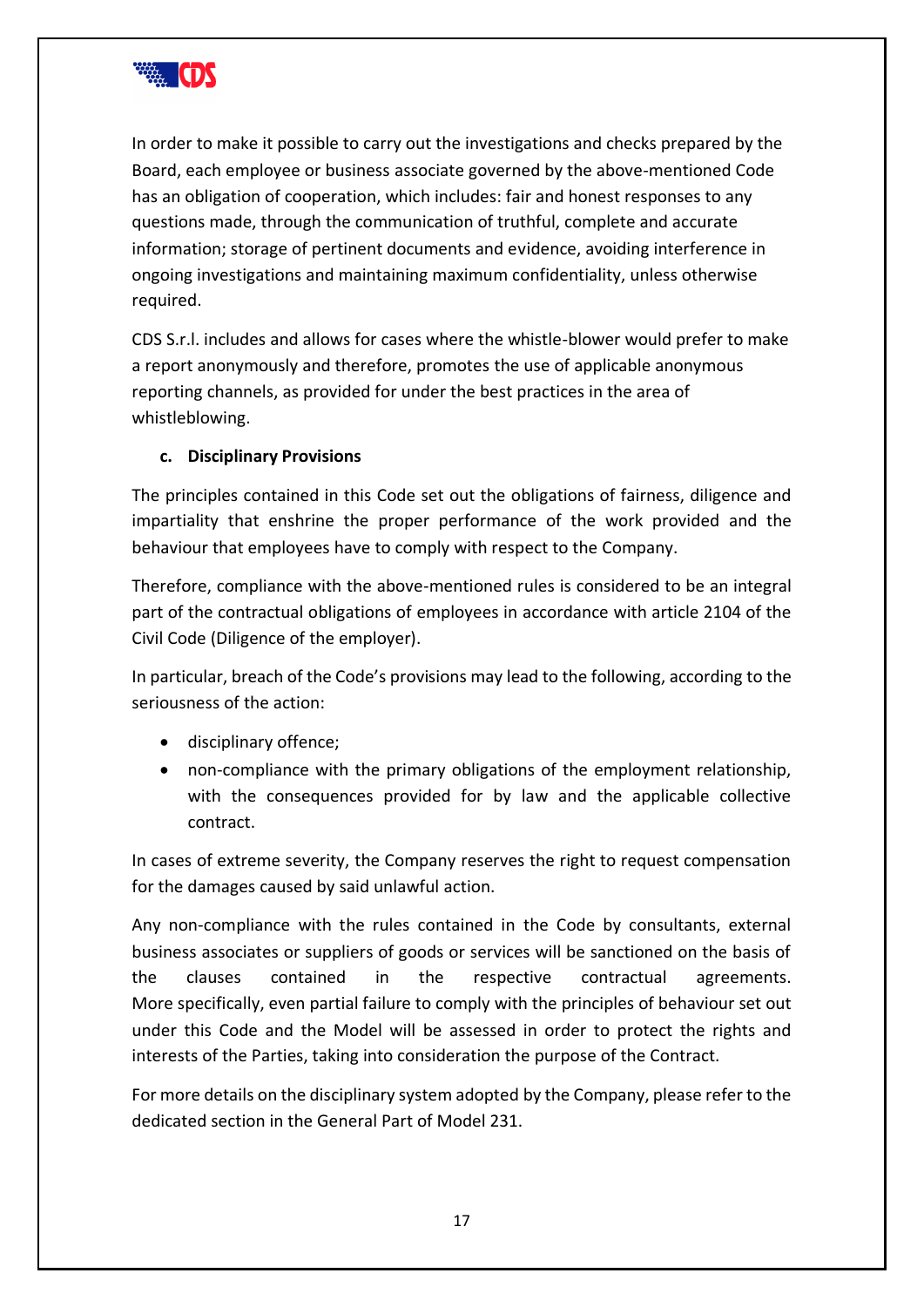

# <span id="page-17-0"></span>**V. GLOSSARY**

| "Code"                   | This Code of Ethics adopted by the Company, as added to,<br>updated or amended from time to time, forms an integral part<br>of the Organisation, Management and Control model pursuant<br>to Legislative Decree 231/01.                                                            |  |  |
|--------------------------|------------------------------------------------------------------------------------------------------------------------------------------------------------------------------------------------------------------------------------------------------------------------------------|--|--|
|                          |                                                                                                                                                                                                                                                                                    |  |  |
| "Business<br>Associates" | Parties who have ongoing business relationships with the<br>Company that are mainly personal and<br>without<br>any<br>employment restrictions.                                                                                                                                     |  |  |
|                          |                                                                                                                                                                                                                                                                                    |  |  |
| "Corruption"             | In a general sense, the behaviour of a party who, in exchange<br>for money or other undue benefits and/or advantages, for<br>him/herself or for others, acts against his/her duties and<br>obligations and/or in any case in breach of the laws of the<br>applicable legal system. |  |  |
|                          |                                                                                                                                                                                                                                                                                    |  |  |
| "Decree"                 | Legislative Decree no. 231 of 8 June 2001 as amended on the<br>administrative liability of entities.                                                                                                                                                                               |  |  |
|                          |                                                                                                                                                                                                                                                                                    |  |  |
| "Intended Users"         | Members of the governing bodies, the managers, employees<br>and business associates of CDS Lavorazioni Materie Plastiche<br>S.r.l.                                                                                                                                                 |  |  |
|                          |                                                                                                                                                                                                                                                                                    |  |  |
| "Employees"              | Parties who are employed by the Company (including<br>managers).                                                                                                                                                                                                                   |  |  |
| "Suppliers"              | Parties who enter into contracts with the Company for works or                                                                                                                                                                                                                     |  |  |
|                          | operations or to supply goods or services to it.                                                                                                                                                                                                                                   |  |  |
|                          |                                                                                                                                                                                                                                                                                    |  |  |
| "Model"                  | The organisation, management and control Model provided for<br>under Legislative Decree no. 231 of 8 June 2001, with the most<br>recent revision adopted by the Company.                                                                                                           |  |  |
|                          |                                                                                                                                                                                                                                                                                    |  |  |
| "Supervisory<br>Board"   | A company body which is a typical, central component of the<br>231 organisation Model, at the same level as the Board of<br>Directors, and engaged to monitor and ensure compliance and                                                                                            |  |  |